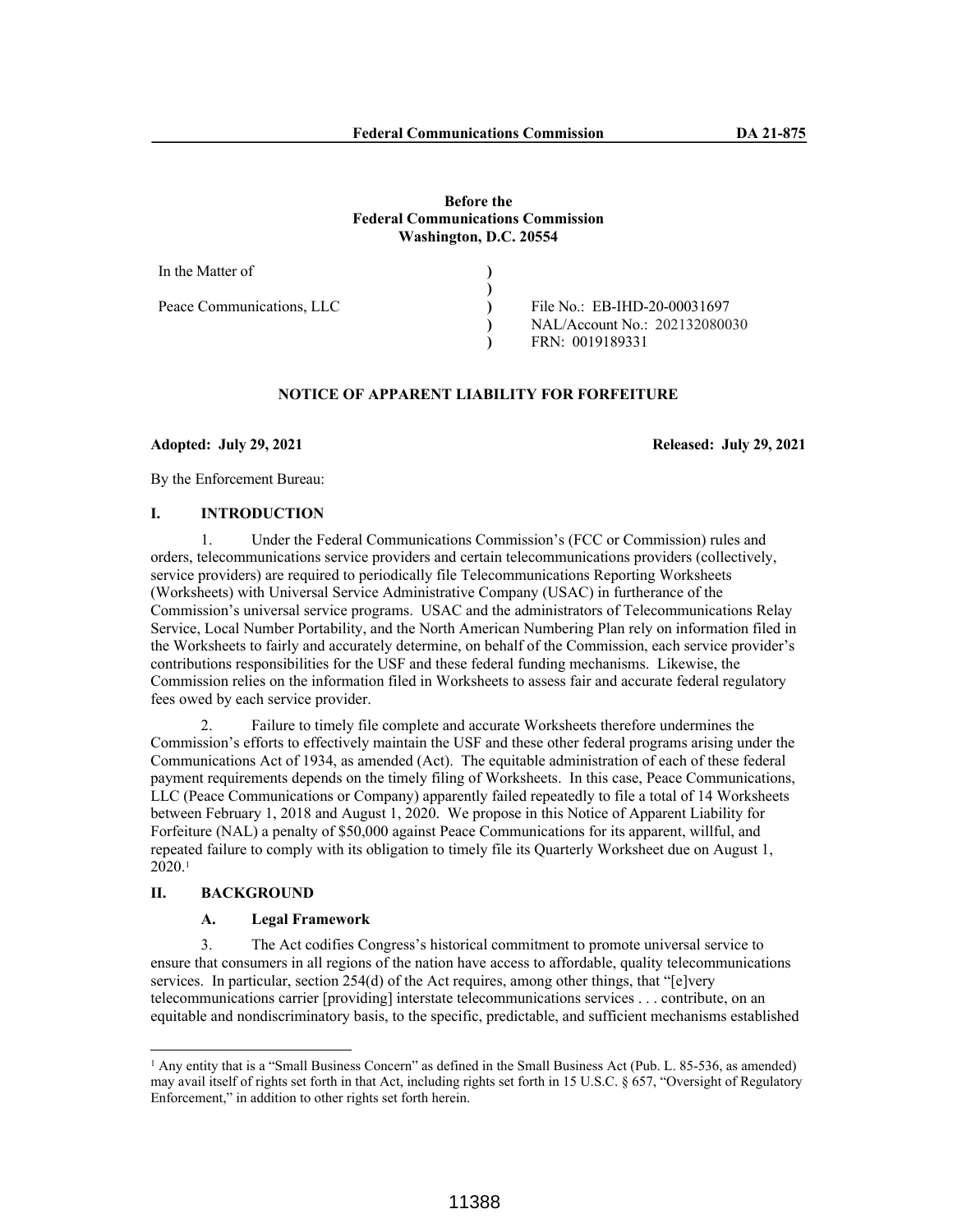by the Commission to preserve and advance universal service."<sup>2</sup> In implementing this Congressional mandate, the Commission directed all telecommunications carriers providing interstate telecommunications services to contribute to the USF based upon their interstate and international enduser telecommunications revenues.<sup>3</sup> The Commission also requires certain providers of interstate telecommunications, including interconnected Voice over Internet Protocol (VoIP) providers, to contribute to the USF.<sup>4</sup> When service providers fail to pay their share of obligations to the USF, they undermine the Congressional mandates embodied in section  $254(d)$  of the Act.<sup>5</sup> Delinquent contributors also obtain an unfair competitive advantage over companies that comply with the universal service provisions of the Act and the Commission's rules.<sup>6</sup>

The Commission has established specific procedures to administer the USF. Each service provider required to contribute to the USF is required to file annually an FCC Form 499-A, also known as the Annual Telecommunications Reporting Worksheet (Annual Worksheet),<sup>7</sup> and, with certain exceptions, to file quarterly an FCC Form 499-Q, also known as the Quarterly Telecommunications Reporting Worksheet (Quarterly Worksheet).<sup>8</sup> USAC uses the revenue projections submitted in the Quarterly Worksheets to determine each service provider's monthly universal service contribution obligation.<sup>9</sup> A service provider must timely file Quarterly Worksheets by February 1, May 1, August 1 and November 1 of each year, and Annual Worksheets by April 1 of each year.10 The Commission's rules explicitly warn service providers that failure to timely file forms or submit timely USF payments potentially subjects them to enforcement action.<sup>11</sup> The Commission's rules also require that the information contained in the forms must be truthful and that the USF payments must be accurate.12 The

<sup>5</sup> *See Telseven, LLC*, Notice of Apparent Liability for Forfeiture, 27 FCC Rcd 6636, 6637, para. 2 (2012) (*Telseven NAL*), *forfeiture issued*, Forfeiture Order, 31 FCC Rcd 1629 (2016).

<sup>6</sup> *See id.*

<sup>7</sup> *See* 47 CFR § 54.711; *Telseven NAL*, 27 FCC Rcd at 6637, para. 2. Within 30 days of beginning to provide service, new service providers must register with the Commission by obtaining an FCC registration number (FRN) from the Commission registration system (CORES) and obtaining a Filer ID from USAC's E-File system. *See, e.g.*, *Wireline Competition Bureau Releases the 2020 Telecommunications Reporting Worksheets and Accompanying Instructions*, Public Notice, 35 FCC Rcd 1350, 1372, Attach. 2, 2020 FCC Form 499-A Instructions, Tbl. 2, Filing Schedule for One-Time Requirements (WCB 2020) (*2020 Form 499 Public Notice*).

<sup>8</sup> *See* 47 CFR § 54.711; *2020 Form 499 Public Notice*, 35 FCC Rcd at 1372; *Telseven NAL*, 27 FCC Rcd at 6637, para. 2.

9 Individual universal service contribution amounts that are based upon quarterly filings are subject to an annual true-up based on the Annual Worksheets. *See* 47 CFR § 54.711; *Federal-State Joint Board on Universal Service*, Report and Order and Order on Reconsideration, 16 FCC Rcd 5748, 5752-53, para. 12 (2001).

<sup>10</sup> *See 2020 Form 499 Public Notice*, 35 FCC Rcd at 1372.

<sup>11</sup> 47 CFR § 54.713(c).

<sup>12</sup> *Id. at* §§ 54.711(a), 54.713. An officer of a company completing an Annual Worksheet must certify, in part, as follows: "I have examined the foregoing report and, to the best of my knowledge, information and belief, all statements of fact contained in this Worksheet are true and that said Worksheet is an accurate statement of the affairs (continued….)

<sup>2</sup> 47 U.S.C. § 254(d).

<sup>3</sup> 47 CFR § 54.706(b).

<sup>4</sup> 47 CFR § 54.706; *see* 47 U.S.C. § 254(d) ("Any other provider of interstate telecommunications may be required to contribute to the preservation and advancement of universal service if the public interest so requires."); *Universal Service Contribution Methodology*, Report and Order and Notice of Proposed Rulemaking, 21 FCC Rcd 7518 (2006) (extending section 254(d) permissive authority to require interconnected VoIP providers to contribute to the USF), *petition for review denied, and vacated in part on other grounds*, *Vonage Holding Corp. v. FCC*, 489 F.3d 1232 (D.C. Cir. 2007).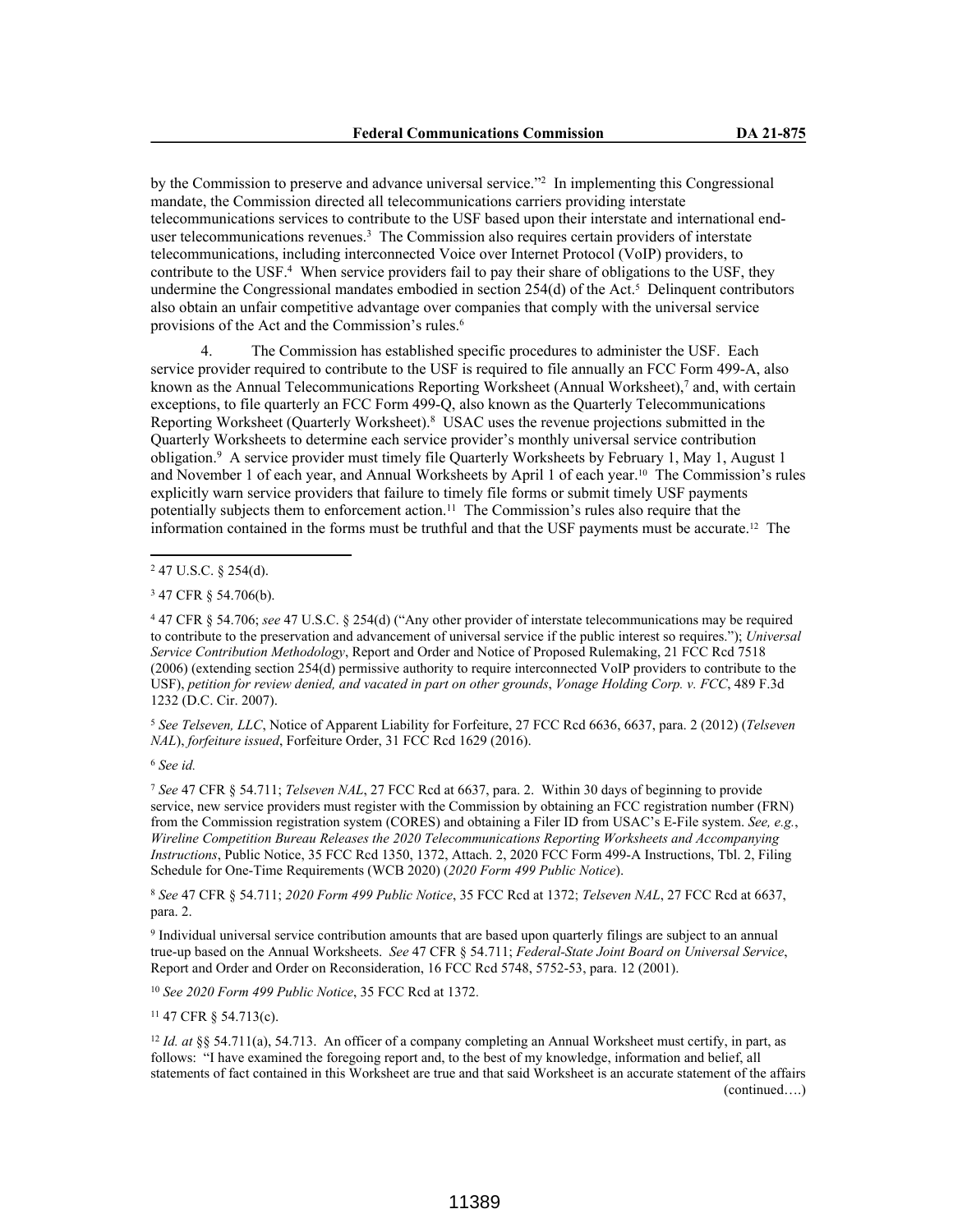Commission's equitable contribution scheme relies on the timely, complete, and accurate filing of Annual and Quarterly Worksheets by all contributors.13 A service provider must provide USAC the Worksheets by each filing deadline so that USAC can issue monthly invoices assessing correct USF contribution amounts pursuant to the Commission's rules and orders.14 A service provider shirking its Worksheet filing obligations therefore frustrates Congress's policy objective to ensure the equitable and nondiscriminatory distribution of universal service costs among all service providers.<sup>15</sup>

5. USAC; the administrators of Telecommunications Relay Service, Local Number Portability, and the North American Numbering Plan; and the Commission rely on the Worksheets service providers file to determine liability for, and subsequent billing and collection of, payments for important federal regulatory mechanisms implemented under the Act.16 The failure of a service provider to timely file every Quarterly and Annual Worksheet by each filing deadline could result in USAC relying on a smaller base of USF contributions revenues than would otherwise have been reported. The Worksheet filing obligations are therefore necessary to ensure the integrity of the USF. Furthermore, a contributor's failure to comply with these filing requirements can impede the very purpose for which Congress enacted section 254(d) – to ensure that service providers contribute to USF on an equitable and nondiscriminatory basis. The effect on other programs arising under the Act that rely on assessments of the Worksheets is similar. Indeed, a service provider that neglects to submit accurate and the most current revenue information in its Worksheets can evade its federal obligations to fully contribute toward the vital programs linked to the reporting obligations.17 As a consequence of this failure, other service providers might shoulder an unfair burden of the USF and other federal regulatory programs implemented under the Act.<sup>18</sup>

<sup>15</sup> *See* 47 U.S.C. § 254(d).

<sup>18</sup> *See ibid.*

of the above-named company for the previous calendar year." *2020 Form 499 Public Notice,* 35 Rcd at 1360, Attach. 1, 2020 Form 499-A. While the Commission permits revisions to Worksheets in certain circumstances, *see id.* at 1373-74, that opportunity does not affect the separate requirement to submit accurate information in the first instance to the best of the filer's knowledge, information and belief. *See id.* at 1350.

<sup>&</sup>lt;sup>13</sup> *See* 47 CFR § 54.711. The Commission and USAC may review records and documentation underlying revenue reported on a contributor's Worksheets to determine whether the contributor is properly reporting revenue, and thus contributing its fair share to the costs of the universal service program. *See id. at* § 54.711(a); *see also id.* at § 54.706(e).

<sup>14</sup> *See* 47 CFR § 54.711; *2020 Form 499 Public Notice*, 35 FCC Rcd at 1367, n. 17*; Telseven NAL*, 27 FCC Rcd at 6637, para. 2.

<sup>16</sup> The effective administration of Telecommunications Relay Service, *see* 47 CFR § 64.604; Local Number Portability, *see* 47 CFR § 52.32; the North American Numbering Plan, *see* 47 CFR § 52.17; and federal regulatory fees, *see* 47 CFR §§ 1.1154, 1.1157, requires the timely filing of accurate Worksheets by service providers.

<sup>17</sup> *See, e.g*., *Unipoint Tech., Inc.*, Notice of Apparent Liability for Forfeiture, 27 FCC Rcd 12751, 12753, para. 5 (2012), *forfeiture issued*, Forfeiture Order, 29 FCC Rcd 1633 (2014) (*Unipoint Forfeiture Order*); *ADMA Telecom, Inc*., Notice of Apparent Liability for Forfeiture, 24 FCC Rcd 838, 846-47, para. 17 (2009), *forfeiture issued*, Forfeiture Order, 26 FCC Rcd 4152 (2011) (*ADMA Forfeiture Order*); *Local Phone Services, Inc*., Notice of Apparent Liability for Forfeiture, 21 FCC Rcd 9974, 9977-78, para. 9 (2006), *forfeiture issued*, Order of Forfeiture, 23 FCC Rcd 8952 (2008) (proposed forfeiture reduced from \$529,000 to \$436,765 to account for updated revenue information provided to USAC by the service provider).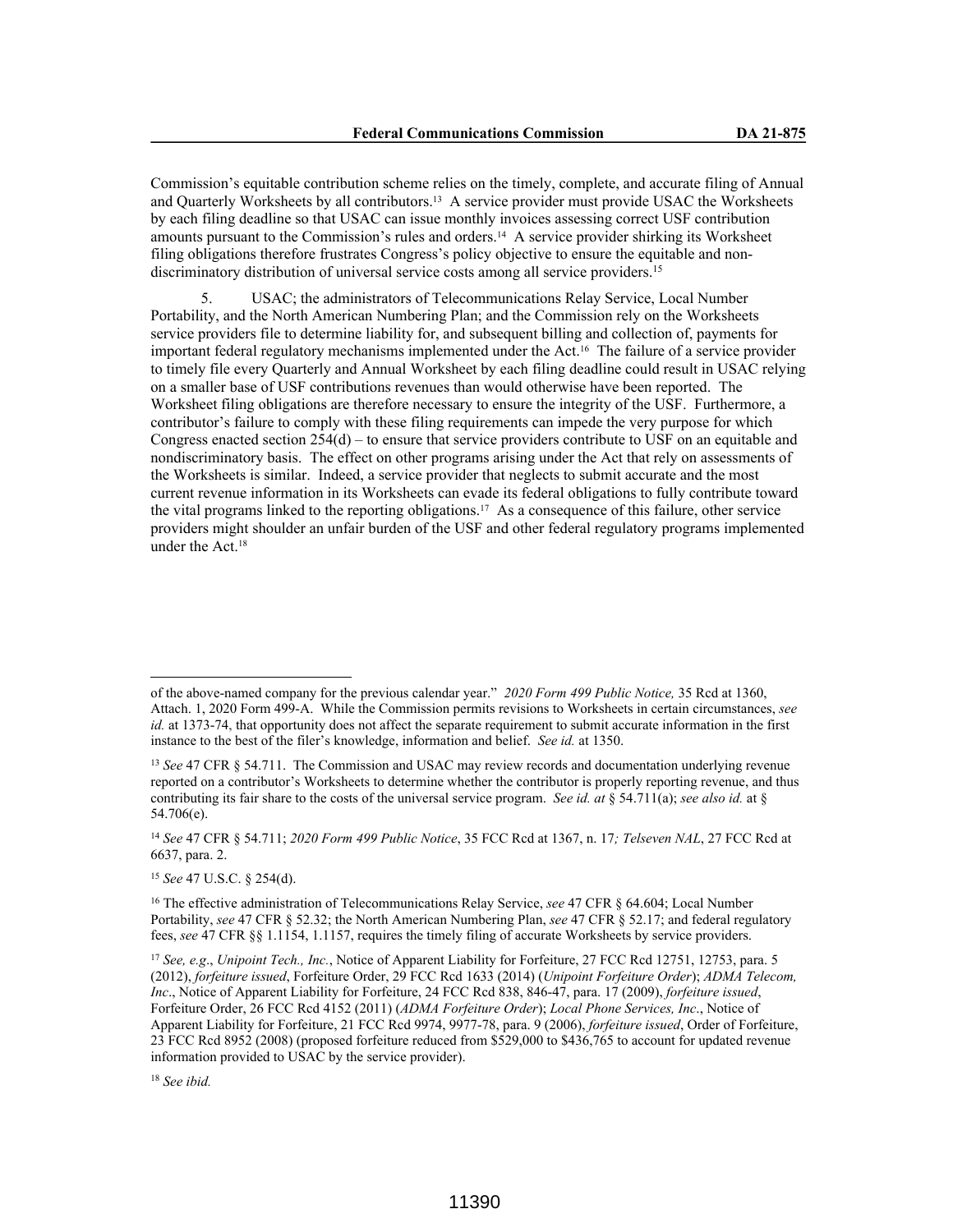### **B. Factual Background**

6. Peace Communications is a competitive local exchange carrier (CLEC) based in Chattanooga, Tennessee.19 Peace Communications provides "voice, data, and colocation services to business market customers in Chattanooga and Nashville, with secondary out of state markets served as a result of primary customer relationships in our two main markets."20

7. Peace Communications filed its first Annual Worksheet on October 26, 2009.21 For each year between 2009 and 2017, Peace Communications timely filed its Annual Worksheets.<sup>22</sup> Between February 1, 2018 and August 1, 2020, Peace Communications failed to file any of the 14 total Worksheets required by the Commission's rules.23 Specifically, Peace Communications did not file (a) the eight Quarterly or two Annual Worksheets due in 2018 and 2019; (b) three Quarterly Worksheets due on February 1, May 1, and August 1, 2020; and (c) the Annual Worksheet due on April 1, 2020.<sup>24</sup> On February 4, 2021, the Company filed its Annual Worksheets that were due on April 1 of 2019 and 2020, and on March 3, 2021, it filed its Annual Worksheet that was due on April 1, 2018.

8. Although USAC repeatedly contacted Peace Communications concerning the Company's missing Worksheets, the Company nonetheless failed to comply with these important filing requirements.25 Thus, on October 28, 2020, USAC referred Peace Communications to the Enforcement Bureau (Bureau) for investigation into the Company's apparent and repeated failures to comply with section 54.711 of the Commission's rules, which requires service providers to timely file Quarterly and Annual Worksheets.<sup>26</sup>

9. Following USAC's referral, on February 9, 2021, the Bureau issued a Letter of Inquiry (LOI) to Peace Communications concerning the Company's compliance with filing and contribution

<sup>&</sup>lt;sup>19</sup> Peace Communications was granted an order of public convenience and necessity by the Tennessee Regulatory Authority on January 25, 2010, to provide competing local telecommunications services in Tennessee. *See*  Response to Letter of Inquiry, from Steve Blankenship, Chief Financial Officer, Peace Communications, LLC, to Conor P. O'Donovan, Attorney-Advisor, FCC Enforcement Bureau, at 2-3 (Mar. 17, 2021) (on file in File No. EB-IHD-20-00031697) (LOI Response).

<sup>20</sup> LOI Response at 3.

<sup>&</sup>lt;sup>21</sup> Letter from Tracey Pilsch, Manager of Contributor Operations, 499 Team, Finance, Universal Services Administrative Company to Conor O'Donovan, Attorney-Advisor, Investigations & Hearings Division, FCC Enforcement Bureau at 1 (Jul. 26, 2021) (on file in EB-IHD-20-00031697) (USAC Jul. 26, 2021 Letter).

<sup>&</sup>lt;sup>22</sup> *Id.* As a de minimis service provider under the Commission's rules, Peace Communications was not required to file Quarterly Worksheets between 2009 and 2017. *See* 47 CFR § 54.708.

<sup>23</sup> USAC Jul. 26, 2021 Letter, *supra* note 22, at 1.

<sup>&</sup>lt;sup>24</sup> *Id.* at 1. The Company did not qualify for the de minimis exception under 47 CFR § 54.708 for the years 2018 through 2020. USAC Jul. 26, 2021 Letter, *supra* note 22, at 1.

<sup>25</sup> *Id.*

<sup>26</sup> *See id*. *See also* 47 CFR § 54.711; *2020 Form 499 Public Notice*, 35 FCC Rcd at 1372*; Telseven NAL*, 27 FCC Rcd at 6637, para. 2.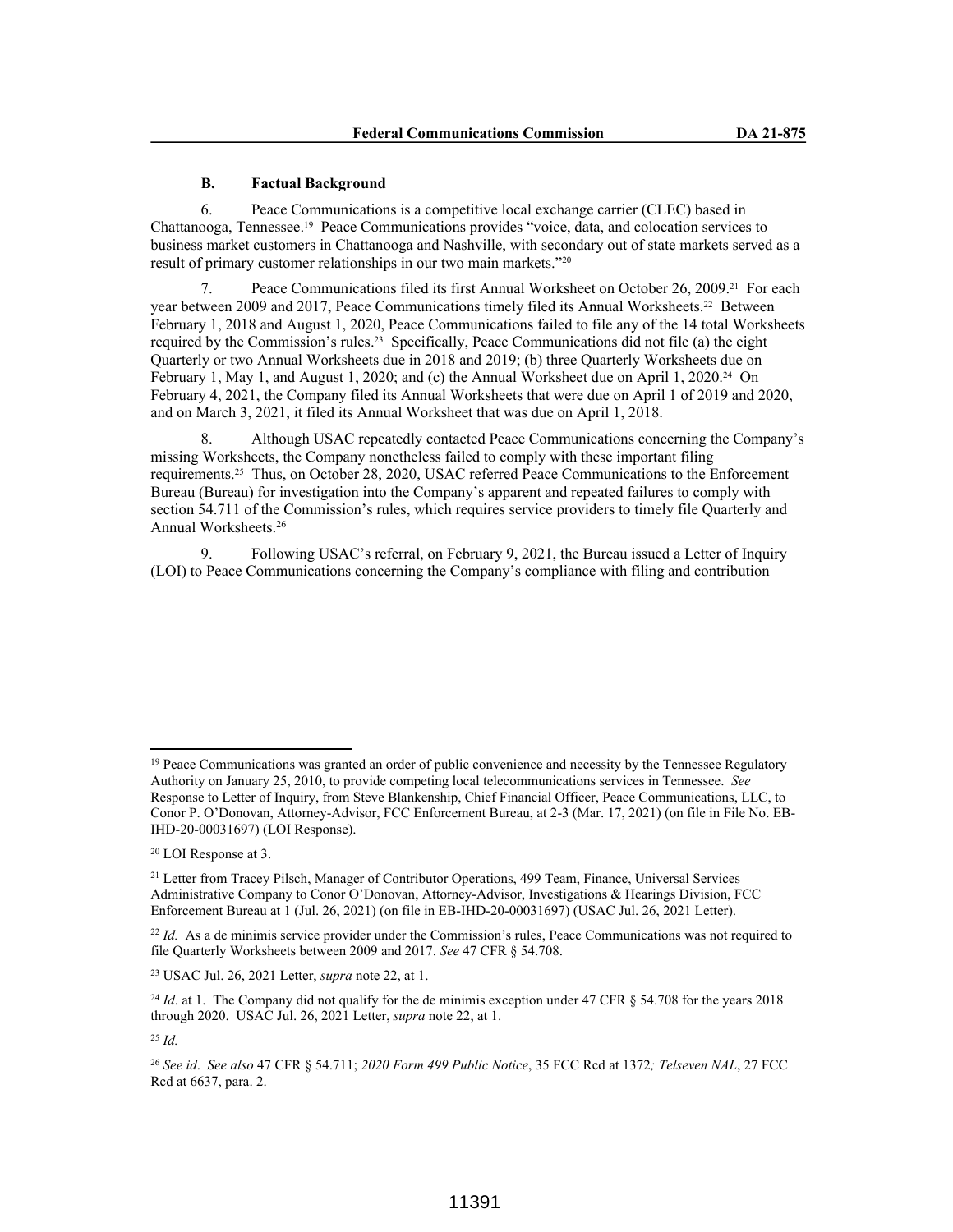requirements arising under the Act and the Commission's rules.<sup>27</sup> Peace Communications submitted responses to the LOI on March 17 and 24, 2021.<sup>28</sup>

# **III. DISCUSSION**

10. Based on evidence developed through the Bureau's investigation, we find that the Company apparently, willfully and repeatedly violated sections 52.17(b), 52.32(b), 54.711 and  $64.604(c)(5)(iii)(B)$  of the Commission's rules by failing to timely file the Company's Quarterly and Annual Worksheets.<sup>29</sup> Specifically, Peace Communications apparently failed to file all 14 Worksheets due between February 1, 2018 and August 1, 2020.<sup>30</sup> We propose a forfeiture of \$50,000 for Peace Communications' failure to file its Quarterly Worksheet due on August 1, 2020.

11. As noted above, service providers like Peace Communications must timely file Quarterly Worksheets by February 1, May 1, August 1 and November 1 of each year, and Annual Worksheets by April 1 of each year.<sup>31</sup> Between February 1, 2018 and August 1, 2020, Peace Communications apparently did not file any of 14 required Worksheets. We consider each individual failure to timely file a Quarterly or Annual Worksheet a separate violation of section 54.711 of the Commission's rules.32 We thus find that the Company apparently, willfully, and repeatedly violated section 54.711 of the Commission's rules by failing to timely file its Quarterly and Annual Worksheets for 2018-19, its February, May and August 2020 Quarterly Worksheets, and its 2020 Annual Worksheet. We find that the Company also apparently, willfully, and repeatedly violated sections  $52.17(b)$ ,  $52.32(b)$ , and  $64.604(c)(5)(iii)(B)$  of the Commission's rules by failing to timely file its Annual Worksheets for 2018, 2019 and 2020. As explained further below, however, we propose a forfeiture for only one of these apparent violations because the other violations occurred outside of the applicable statute of limitations.

## **IV. PROPOSED FORFEITURE**

12. Section 503(b) of the Act authorizes the Commission to impose a forfeiture against any entity that "willfully or repeatedly fail[s] to comply with any of the provisions of [the Act] or of any rule, regulation, or order issued by the Commission."<sup>33</sup> For the violations at issue here, section 503(b)(2)(B) of the Act authorizes us to assess a forfeiture against a service provider such as Peace Communications of up to \$207,314 for each violation or each day of a continuing violation, up to a statutory maximum of \$2,073,133 for a single act or failure to act.<sup>34</sup> In exercising our forfeiture authority, we must consider the

<sup>29</sup> *See* 47 CFR §§ 52.17(b), 52.32(b), 54.711, 64.604(c)(5)(iii)(B).

<sup>30</sup> *See* USAC Jul. 26, 2021 Letter, *supra* note 22, at 1.

<sup>31</sup> *E.g., 2020 Form 499 Public Notice*, 35 FCC Rcd at 1372*.*

 $32$  Additionally, each individual failure to timely file an Annual Worksheet are separate violations of 47 CFR §§ 52.17(b), 52.32(b), and 64.604(c)(5)(iii)(B).

<sup>33</sup> 47 U.S.C. § 503(b)(1)(B).

<sup>&</sup>lt;sup>27</sup> Letter of Inquiry from Jeffrey J. Gee, Chief, Investigations & Hearings Division, FCC Enforcement Bureau, to Jim Peace, Chief Executive Officer, Peace Communications, LLC, and Steve Blankenship, Chief Financial Officer, Peace Communications, LLC (Feb. 9, 2021) (regarding compliance with 47 U.S.C. §§ 159(a), 222, 251(e)(2), 254(d); 47 CFR §§ 1.1154, 1.1157, 1.7001, 1.8002, 52.17, 52.32, 54.706, 54.711, 54.712, 54,713, 64.604, 64.2009(e), 64.2115) (on file in EB-IHD-20-00031697) (LOI).

<sup>28</sup> LOI Response, *supra* note 20; Response to Letter of Inquiry Amended, from Steve Blankenship, Chief Financial Officer, Peace Communications, LLC, to Conor P. O'Donovan, Attorney-Advisor, FCC Enforcement Bureau (Mar. 24, 2021) (on file in File No. EB-IHD-20-00031697) (Amended LOI Response).

<sup>34</sup> *See* 47 U.S.C. § 503(b)(2)(B); 47 CFR § 1.80(b)(2). These amounts reflect inflation adjustments to the forfeitures specified in section 503(b)(2)(B) of the Act (\$100,000 per violation or per day of a continuing violation and a statutory maximum of \$1,000,000 for a single act or failure to act). *See Amendment of Section 1.80(b) of the Commission's Rules, Adjustment of Civil Monetary Penalties to Reflect Inflation*, Order, 35 FCC Rcd 14879 (EB (continued….)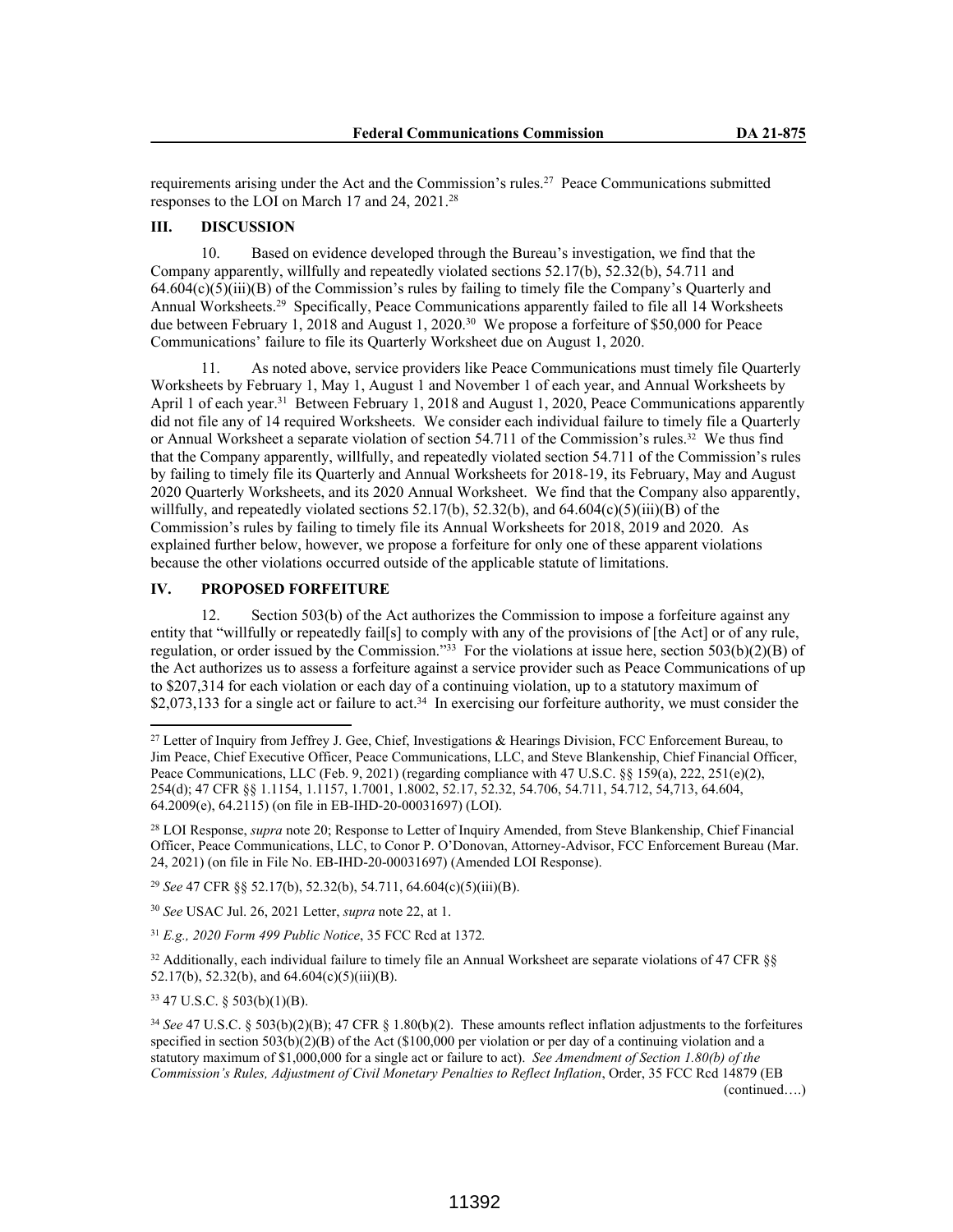"nature, circumstances, extent, and gravity of the violation and, with respect to the violator, the degree of culpability, any history of prior offenses, ability to pay, and such other matters as justice may require."<sup>35</sup> In addition, the Commission has established forfeiture guidelines, which establish base penalties for certain violations and identify criteria to consider when determining the appropriate penalty in any given case. $36$ 

13. The Commission may adopt upward or downward adjustments to forfeitures when appropriate.<sup>37</sup> Under section 1.80 of the Commission's rules, we may adjust a forfeiture upward for egregious misconduct, ability to pay and relative disincentive, an intentional violation, substantial harm, prior violations of Commission requirements, substantial economic gain, or repeated or continuous violations.<sup>38</sup> We may adjust a forfeiture downward for a minor violation, good faith or voluntary disclosure, a history of overall compliance, or an inability to pay.<sup>39</sup> The forfeiture guidelines listed in section 1.80 of the Commission's rules specifically "are intended as a guide for frequently recurring violations" and not "a complete or exhaustive list of violations."<sup>40</sup>

14. Section 312(f)(1) of the Act defines "willful" as the "conscious and deliberate commission or omission of [any] act, irrespective of any intent to violate" the law.<sup>41</sup> The legislative history to section 312(f)(1) of the Act clarifies that this definition of willful applies to both sections 312 and 503(b) of the Act,<sup>42</sup> and the Commission has so interpreted the term in the section 503(b) context.<sup>43</sup> We therefore find that the Company's apparent failures to file Worksheets required between February 1, 2018 and August 1, 2020 were willful. Given that the Company apparently failed to timely file 14 Worksheets between February 1, 2018 and August 1, 2020, we also find that the Company's apparent

<sup>38</sup> 47 CFR § 1.80(b)(10), Note to paragraph (b)(10). *See also 1997 Forfeiture Guidelines*, 12 FCC Rcd at 17098–99, para. 22 (1997) (noting that "[a]lthough we have adopted the base forfeiture amounts as guidelines to provide a measure of predictability to the forfeiture process, we retain our discretion to depart from the guidelines and issue forfeitures on a case-by-case basis, under our general forfeiture authority contained in Section 503 of the Act").

<sup>39</sup> 47 CFR § 1.80(b)(10), Note to paragraph (b)(10).

<sup>40</sup> *1997 Forfeiture Guidelines*, 12 FCC Rcd at 17109-10, para. 53.

<sup>41</sup> 47 U.S.C. § 312(f)(1).

<sup>43</sup> *See, e.g., S. Cal. Broad. Co.*, Memorandum Opinion and Order, 6 FCC Rcd 4387, 4388 (1991).

<sup>2020),</sup> Erratum, 36 FCC Rcd 1349 (EB Feb. 3, 2021); *see also Annual Adjustment of Civil Monetary Penalties to Reflect Inflation*, 86 Fed. Reg. 3830 (Jan. 15, 2021) (setting January 15, 2021, as the effective date for the increases).

<sup>35</sup> 47 U.S.C. § 503(b)(2)(E).

<sup>36</sup> 47 CFR § 1.80(b)(10), Note to paragraph (b)(10) (factors considered in determining the amount of the forfeiture penalty).

<sup>37</sup> *See Commission's Forfeiture Policy Statement & Amendment of Section 1.80 of the Rules to Incorporate the Forfeiture Guidelines*, Report and Order, 12 FCC Rcd 17087, 17110, para. 53 (1997) (citing 47 U.S.C. § 503(b)(2)(E)) (*1997 Forfeiture Guidelines*), *recon. denied*, Memorandum Opinion and Order, 15 FCC Rcd 303 (1999).

<sup>&</sup>lt;sup>42</sup> H.R. Rep. No. 97-765, 97<sup>th</sup> Cong. 2d Sess. 51 (1982) ("This provision [inserted in section 312] defines the terms 'willful' and 'repeated' for purposes of section 312, and for any other relevant section of the act (e.g., section 503) .... As defined[,] ... 'willful' means that the licensee knew that he was doing the act in question, regardless of whether there was an intent to violate the law. 'Repeated' means more than once, or where the act is continuous, for more than one day. Whether an act is considered to be 'continuous' would depend upon the circumstances in each case. The definitions are intended primarily to clarify the language in sections 312 and 503, and are consistent with the Commission's application of those terms . . . . ").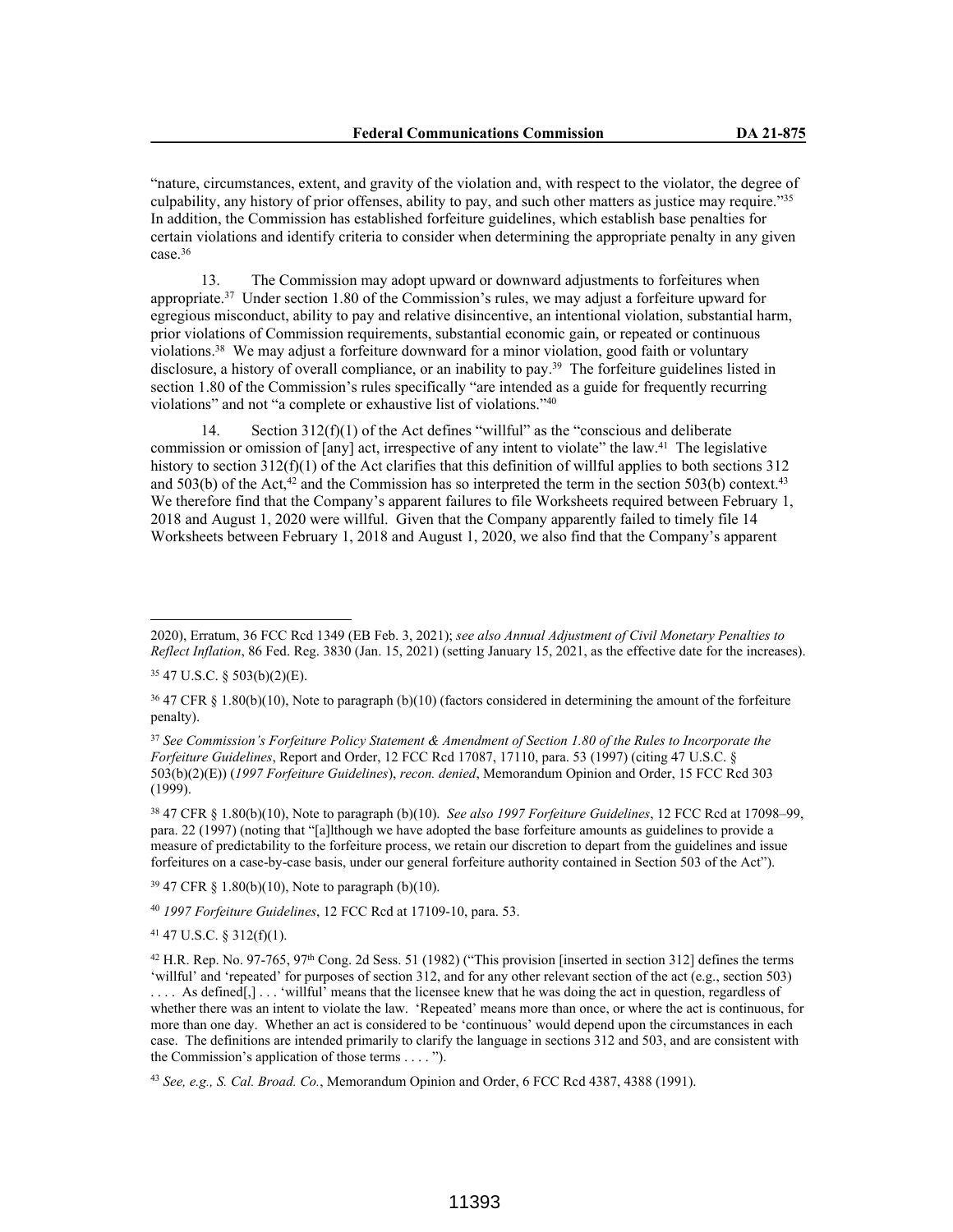violations were repeated.<sup>44</sup> Section 503(b)(6)(B) of the Act provides that no forfeiture penalty shall be imposed if "the violation charged occurred more than 1 year prior to the date of issuance of the required notice or notice of apparent liability."<sup>45</sup> We therefore propose a forfeiture for the Company's apparent failure to timely file its Quarterly Worksheet due August 1, 2020.

15. Section 1.80 of the Commission's rules specifies a base forfeiture of \$3,000 for failure to file required forms or information.46 However, as the Commission observed in another USF enforcement action,<sup>47</sup> "the size and scope of the universal service and [other federal regulatory] programs impose a monumental burden on the Commission [and] USAC . . . to verify that each and every carrier has complied with the revenue reporting requirements. By necessity, the Commission and the other entities must rely on carriers' compliance with our rules."<sup>48</sup> USAC relies on the timely filing of Worksheets in order to calculate the correct monthly USF contributions owed by each service provider. The timely filing of accurate Worksheets is crucial to implementing the Congressional directive to ensure the equitable and non-discriminatory distribution of universal service costs among all service providers. The Commission has consistently proposed a forfeiture of \$50,000 for each failure of a service provider to file an Annual or Quarterly Worksheet.49 We therefore propose a forfeiture of \$50,000 for the Company's failure to timely file the Quarterly Worksheet due on August 1, 2020.

16. In assessing a forfeiture amount, we consider the nature, extent and gravity of the failure to comply with the Worksheet filing requirements to be very serious.<sup>50</sup> The Commission, USAC, and the administrators of Telecommunications Relay Service, Local Number Portability, and the North American Numbering Plan rely on the data reported in Worksheets to respectively determine the accurate amounts that service providers owe for regulatory fees, the USF, and these other important funding mechanisms arising under the Act.<sup>51</sup> Peace Communications' failure to file its Worksheets between February 1, 2018 and August 1, 2020 had serious implications for the administration of these funding mechanisms. The ability of the Commission and the administrators acting on its behalf to assess accurate regulatory fees, and contributions for the USF, and Telecommunications Relay Service, Local Number Portability, and North American Numbering Plan administration, depend on every service provider's compliance with the periodic Worksheet filing requirements. A service provider's failure to timely file its Worksheets impedes the Congressional mandate that each service provider contribute on an equitable and nondiscriminatory basis to the USF,<sup>52</sup> and to these other important funding mechanisms arising under the Act. We have also considered the degree of the Company's culpability, ability to pay, and repeated

<sup>&</sup>lt;sup>44</sup> Under the Act, 47 U.S.C.  $\S 503(b)(1)(B)$ , any service provider that "willfully or repeatedly" fails to comply with provisions of the Act or Commission rules or orders issued pursuant to the Act shall be liable for a forfeiture penalty.

<sup>45</sup> 47 U.S.C. § 503(b)(6)(B).

<sup>46</sup> 47 CFR § 1.80(b)(10), Note to paragraph (b)(10).

<sup>47</sup> *Globcom, Inc.,* Notice of Apparent Liability for Forfeiture and Order, 18 FCC Rcd 19893 (2003) (*Globcom NAL*), *forfeiture issued*, Order of Forfeiture, 21 FCC Rcd 4710 (2006) (*Globcom Forfeiture Order*).

<sup>48</sup> *Globcom NAL*, 18 FCC Rcd at 19904, para. 30.

<sup>49</sup> *E.g*., *PTT Phone Cards NAL*, 29 FCC Rcd at 11543, para. 30 (citing *Unipoint Forfeiture Order*, 29 FCC Rcd at 1643, para. 32; *ADMA Forfeiture Order*, 26 FCC Rcd at 4155, 4162, paras. 9, 28; *Globcom Forfeiture Order*, 21 FCC Rcd 4710, 4720-21, 4727, paras. 26-28, 31, 45); *PTT Phone Cards Forfeiture Order*, 30 FCC Rcd at 14707, para. 19.

<sup>50</sup> *See* 47 U.S.C. § 503(b)(2)(E).

<sup>51</sup> *See* 47 CFR §§ 1.1154, 1.1157, 52.17(a), 52.32, 54.711, 64.604(c)(5)(iii).

<sup>52</sup> *See* 47 U.S.C. § 254(d).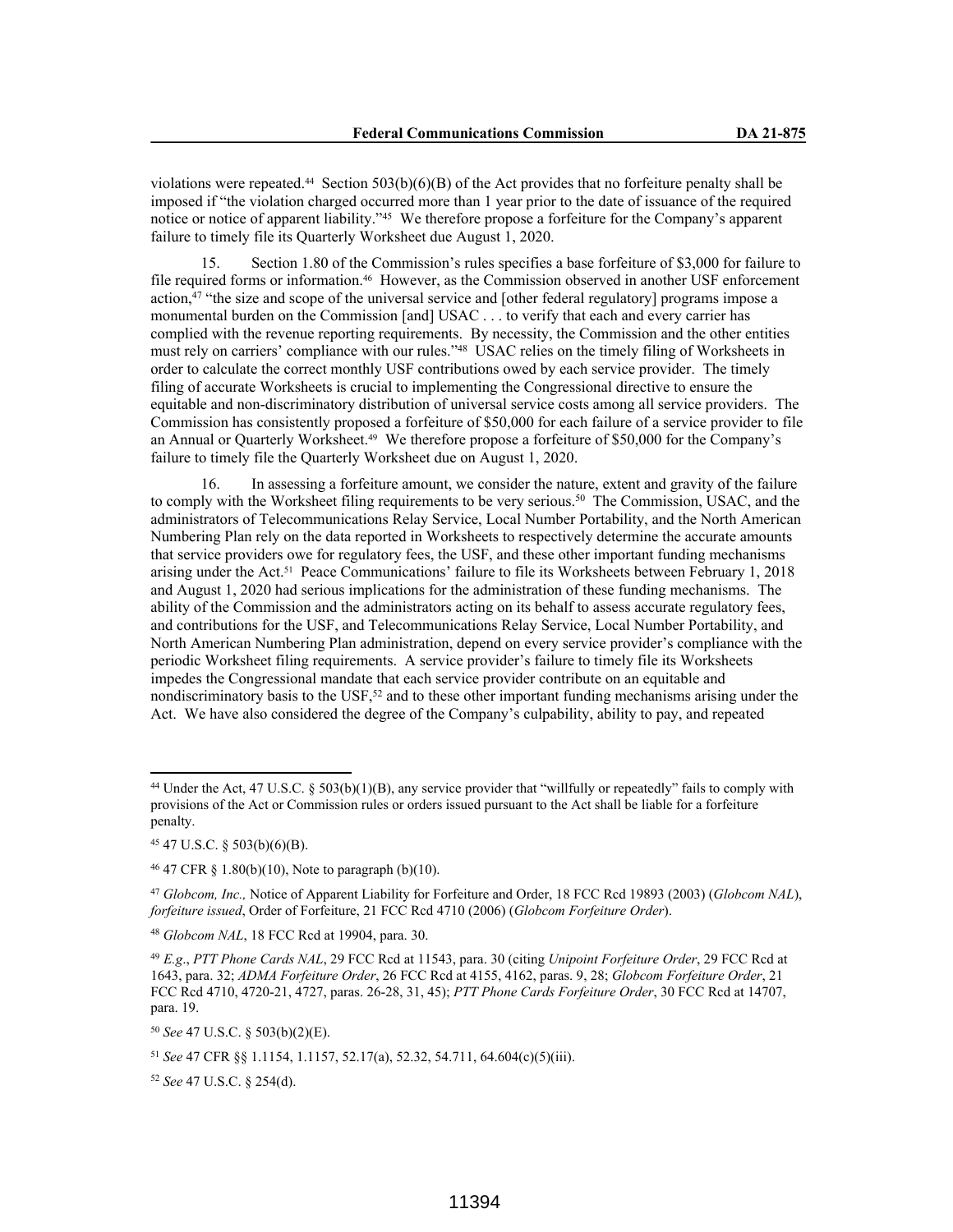violations.<sup>53</sup> The Company has an important obligation to file four Quarterly Worksheets and an Annual Worksheet every year. Peace Communications has apparently failed to comply for nearly three years. The Company is thus highly culpable for the apparent filing failures, which were repeated over several years.

17. Section 1.80 of the Commission's rules provides for an upward adjustment to forfeiture amounts for prior violations of any FCC requirements and for repeated or continuous violations.<sup>54</sup> We provide notice to Peace Communications, and other parties required to file Worksheets under sections 52.17(b), 52.32(b), 54.711 and 64.604(c)(5)(iii)(B)of the Commission's rules,<sup>55</sup> that in future enforcement actions involving the failure to file Worksheets we may also apply a further upward adjustment to forfeiture amounts when filing failures are repeated.<sup>56</sup>

18. Consistent with the Act and the Commission's rules,<sup>57</sup> we have exercised our discretion and considered the specific circumstances related to the Company and the violations it apparently committed, and we therefore find the Company apparently liable for a total proposed forfeiture of fifty thousand dollars (\$50,000) for its apparent, willful and repeated failure to timely comply with the Commission's Worksheet filing requirements.

## **V. ORDERING CLAUSES**

19. Accordingly, **IT IS ORDERED** that, pursuant to section 503(b) of the Act, and 1.80 of the Commission's rules,<sup>58</sup> Peace Communications, LLC is hereby **NOTIFIED** of this **APPARENT LIABILITY FOR A FORFEITURE** in the amount of fifty thousand dollars (\$50,000) for apparently, willfully and repeatedly violating section 54.711 of the Commission's rules.<sup>59</sup>

20. **IT IS FURTHER ORDERED** that, pursuant to section 1.80 of the Commission's rules,<sup>60</sup> within thirty (30) calendar days of the release date of this Notice of Apparent Liability for Forfeiture and Order, Peace Communications, LLC **SHALL PAY** the full amount of the proposed forfeiture or **SHALL FILE** a written statement seeking reduction or cancellation of the proposed forfeiture consistent with paragraph 23 below.

21. Peace Communications, LLC shall send electronic notification of payment to Conor O'Donovan, Enforcement Bureau, Federal Communications Commission, at Conor.O'Donovan@fcc.gov on the date said payment is made. Payment of the forfeiture must be made by credit card, ACH (Automated Clearing House) debit from a bank account using the Commission's Fee Filer (the Commission's online payment system),<sup>61</sup> or by wire transfer. The Commission no longer accepts

<sup>57</sup> *See* 47 U.S.C. § 503(b)(2)(E); 47 CFR § 1.80(b)(10), note to paragraph (b)(10).

<sup>53</sup> *See id.* at § 503(b)(2)(E); 47 47 CFR § 1.80, Note to paragraph (b)(10).

<sup>54</sup> 47 CFR § 1.80(b)(10), Note to paragraph (b)(10).

<sup>55</sup> *Id. at* §§ 52.17(b), 52.32(b), 54.711, 64.604(c)(5)(iii)(B).

<sup>56</sup> We have recently applied upward adjustments of 50% of proposed forfeitures for the repeated nature of companies' apparent violations involving section 54.711 of the Commission's rules. *See US South Communications, Inc.*, Notice of Apparent Liability for Forfeiture, 35 FCC Rcd 12668, 12676, para. 22 (EB 2020) (forfeiture paid); *Compu-Phone Voice & Data, Inc.,* Notice of Apparent Liability for Forfeiture, *LLC*, 35 FCC Rcd 6573, 6583, para. 23 (EB 2020) (forfeiture paid); *Blue Casa Telephone, LLC*, Notice of Apparent Liability for Forfeiture, 35 FCC Rcd 6333, 6344, para. 25 (EB 2020) (forfeiture paid).

<sup>58</sup> 47 U.S.C. § 503(b); 47 CFR § 1.80.

<sup>59</sup> 47 CFR § 54.711.

<sup>60</sup> *Id. at* § 1.80.

<sup>61</sup> Payments made using the Commission's Fee Filer system do not require the submission of an FCC Form 159.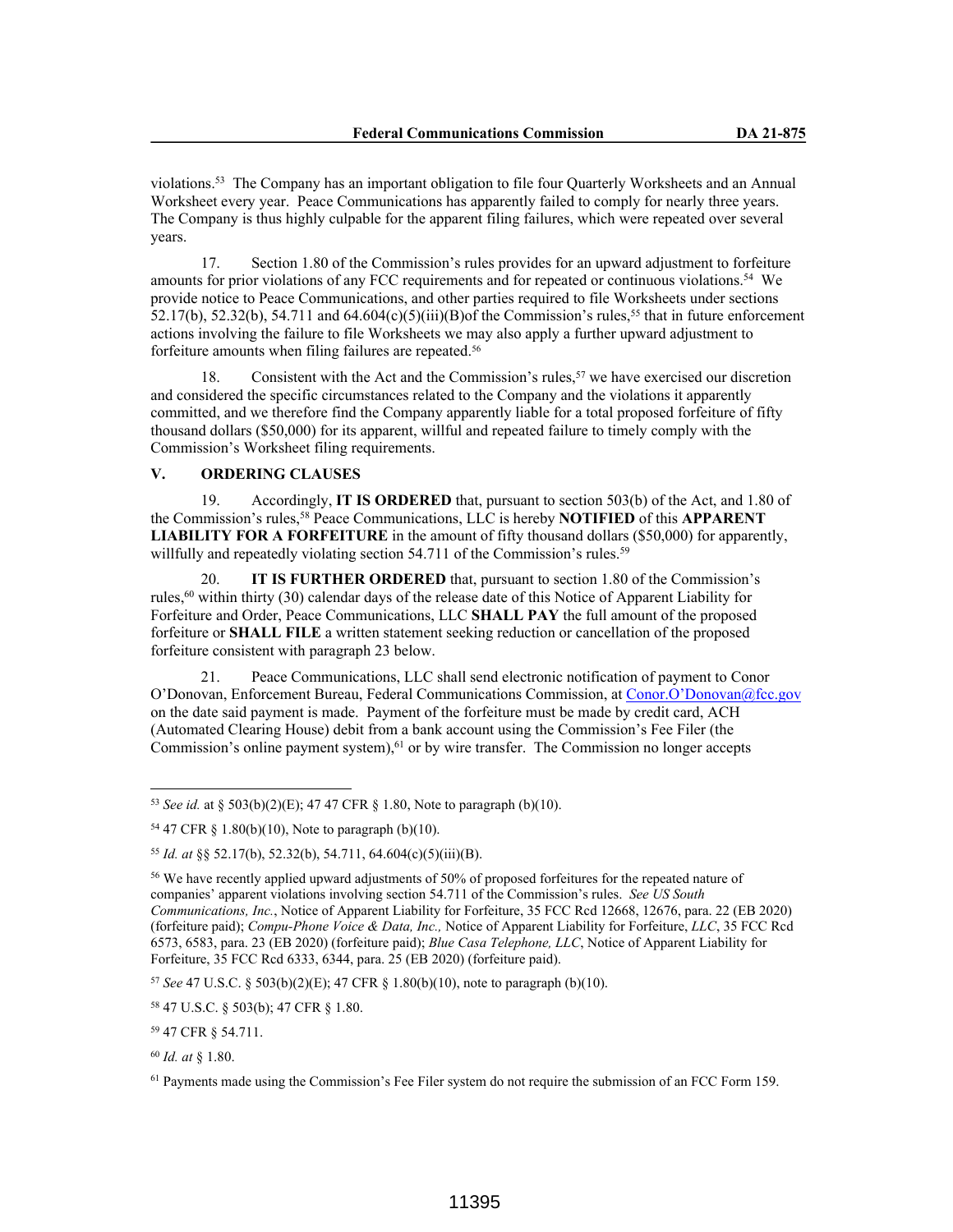forfeiture payments by check or money order. Below are instructions that payors should follow based on the form of payment selected:<sup>62</sup>

- Payment by wire transfer must be made to ABA Number 021030004, receiving bank TREAS/NYC, and Account Number 27000001. A completed Form 159 must be faxed to the Federal Communications Commission at 202-418-2843 or e-mailed to RROGWireFaxes@fcc.gov on the same business day the wire transfer is initiated. Failure to provide all required information in Form 159 may result in payment not being recognized as having been received. When completing FCC Form 159, enter the Account Number in block number 23A (call sign/other ID), enter the letters "FORF" in block number 24A (payment type code), and enter in block number 11 the  $FRN(s)$  captioned above (Payor FRN).<sup>63</sup> For additional detail and wire transfer instructions, go to https://www.fcc.gov/licensingdatabases/fees/wiretransfer.
- Payment by credit card must be made by using the Commission's Fee Filer website at https://apps.fcc.gov/FeeFiler/login.cfm. To pay by credit card, log-in using the FRN captioned above. If payment must be split across FRNs, complete this process for each FRN. Next, select "Pay bills" on the Fee Filer Menu, and select the bill number associated with the NAL Account – the bill number is the NAL Account number with the first two digits excluded – and then choose the "Pay by Credit Card" option. Please note that there is a \$24,999.99 limit on credit card transactions.
- Payment by ACH must be made by using the Commission's Fee Filer website at https://apps.fcc.gov/FeeFiler/login.cfm. To pay by ACH, log in using the FRN captioned above. If payment must be split across FRNs, complete this process for each FRN. Next, select "Pay bills" on the Fee Filer Menu and then select the bill number associated to the NAL Account – the bill number is the NAL Account number with the first two digits excluded – and choose the "Pay from Bank Account" option. Please contact the appropriate financial institution to confirm the correct Routing Number and the correct account number from which payment will be made and verify with that financial institution that the designated account has authorization to accept ACH transactions.

22. Any request for making full payment over time under an installment plan should be sent to Chief Financial Officer—Financial Operations, Federal Communications Commission, 45 L Street, NE, Washington, DC 20554 and e-mailed to Scott Radcliffe, Revenue & Receivables Operations Group, FCC Office of the Managing Director, at  $Scott.Radeliffe@fcc.gov.<sup>64</sup>$  If you have questions regarding</u> payment procedures, please contact the Financial Operations Group Help Desk by phone, 1-877-480- 3201, or by e-mail, ARINQUIRIES@fcc.gov.

23. The written statement seeking reduction or cancellation of the proposed forfeiture, if any, must include a detailed factual statement supported by appropriate documentation and affidavits pursuant to sections 1.16 and 1.80(g)(3) of the Commission's rules.<sup>65</sup> The written statement must be mailed to Jeffrey J. Gee, Chief, Investigations and Hearings Division, Enforcement Bureau, Federal Communications Commission, 45 L Street, NE, Washington, D.C. 20554, and must include the

<sup>&</sup>lt;sup>62</sup> For questions regarding payment procedures, please contact the Financial Operations Group Help Desk by phone at  $1-877-480-3201$  (option #6), or by e-mail at  $ARINQUIRIES@$  fcc.gov.

 $63$  Instructions for completing the form may be obtained at  $\frac{http://www.fcc.gov/Forms/Form159/159.pdf}{http://www.fcc.gov/Form159/159.pdf}$ .

<sup>64</sup> *See* 47 CFR § 1.1914.

<sup>65</sup> 47 CFR §§ 1.16, 1.80(g)(3).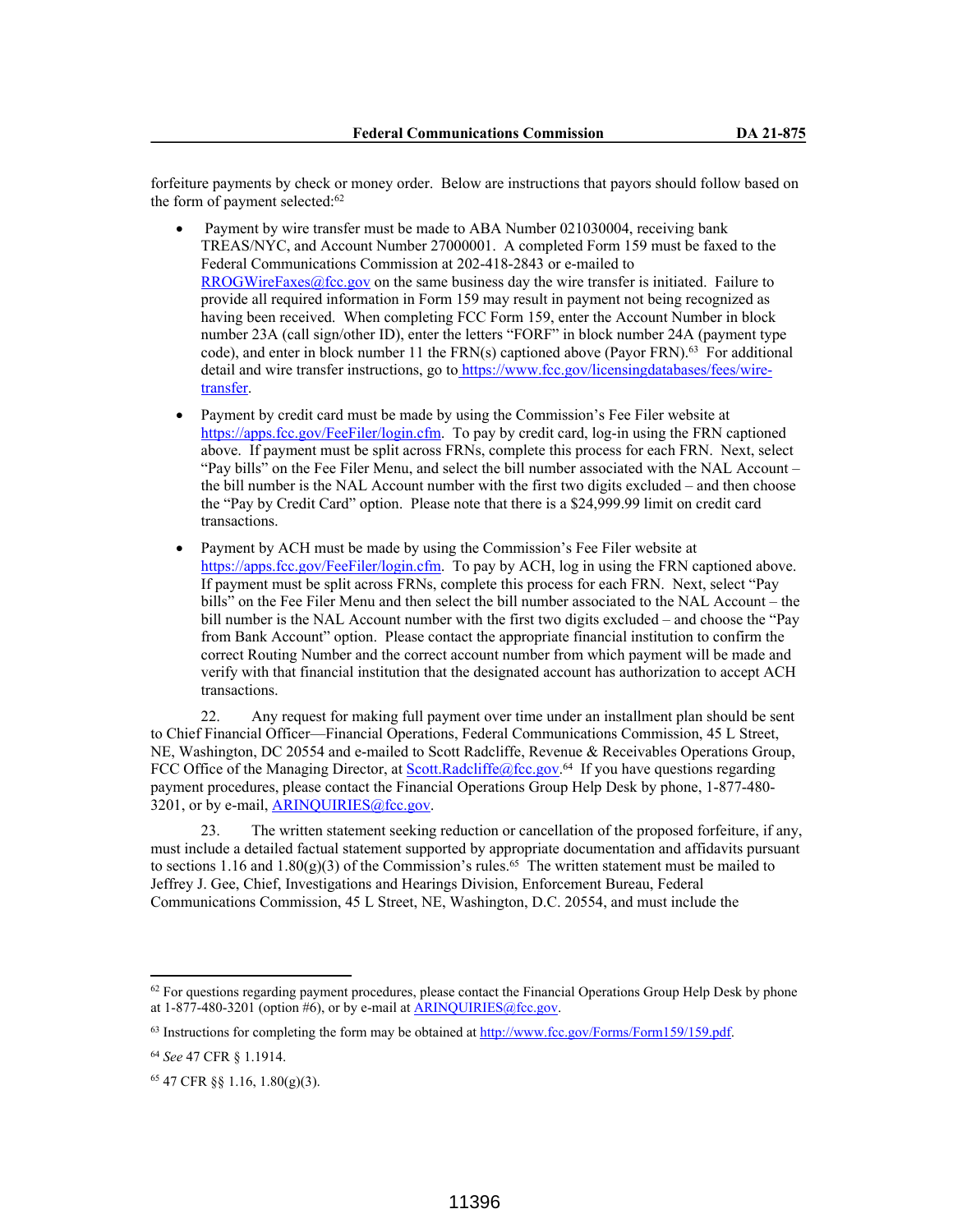NAL/Acct. No. referenced in the caption. The written statement shall also be e-mailed to Jeffrey J. Gee at Jeffrey.Gee@fcc.gov and to Conor O'Donovan at Conor.O'Donovan@fcc.gov.

24. The Commission will not consider reducing or canceling a forfeiture in response to a claim of inability to pay unless the petitioner submits: (1) federal tax returns for the most recent threeyear period; (2) financial statements prepared according to generally accepted accounting principles (GAAP); or (3) some other reliable and objective documentation that accurately reflects the petitioner's current financial status. Any claim of inability to pay must specifically identify the basis for the claim by reference to the financial documentation submitted. Inability to pay, however, is only one of several factors that the Commission will consider in determining the appropriate forfeiture, and we have discretion to not reduce or cancel the forfeiture if other prongs of 47 U.S.C. § 503(b)(2)(E) support that result.<sup>66</sup>

<sup>66</sup> *Adrian Abramovich*, Forfeiture Order, 33 FCC Rcd 4663, 4678-79, paras. 44-45 (2018).